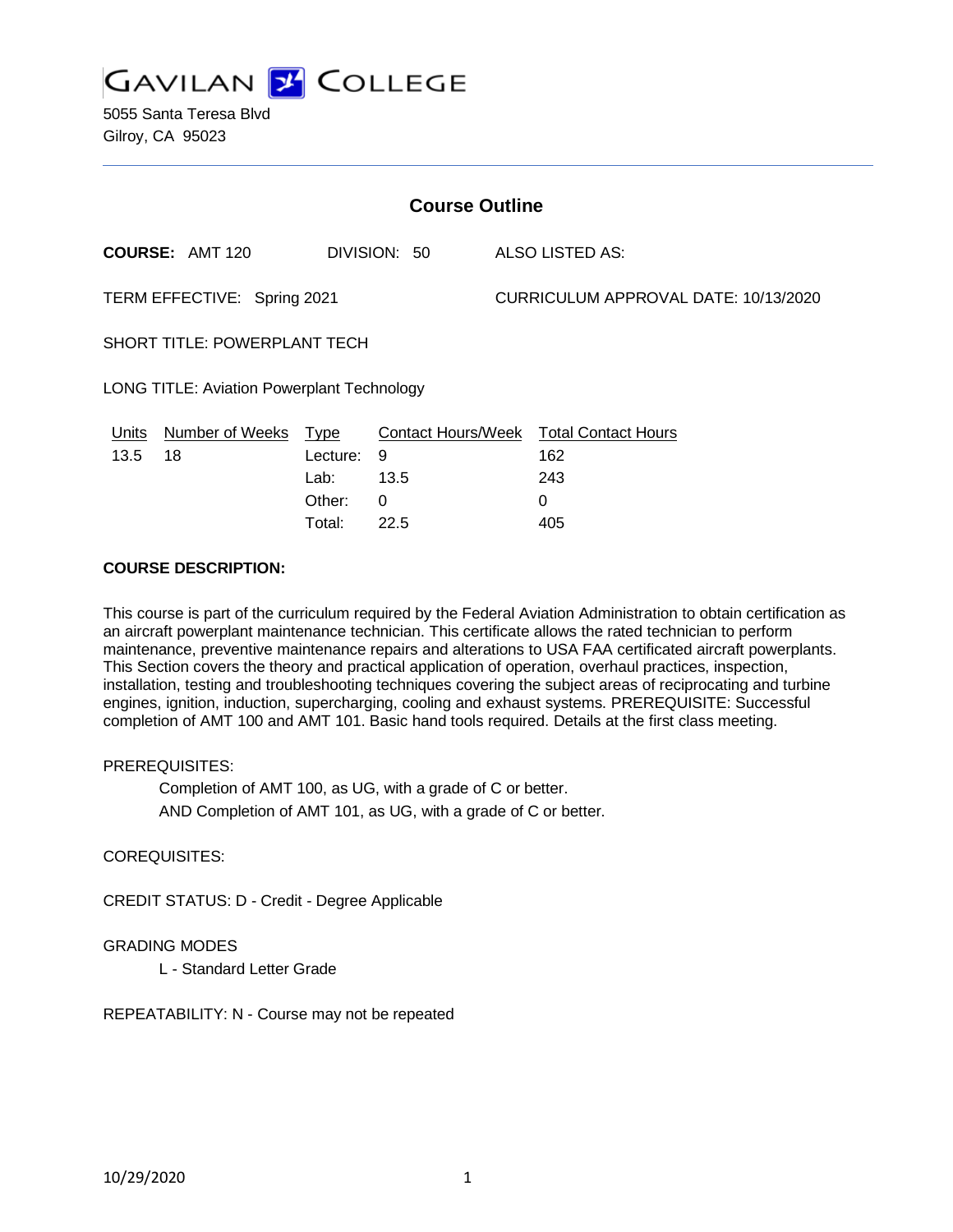SCHEDULE TYPES:

02 - Lecture and/or discussion

03 - Lecture/Laboratory

04 - Laboratory/Studio/Activity

04A - Laboratory - LEH 0.65

# **STUDENT LEARNING OUTCOMES:**

By the end of this course, a student should:

1. Demonstrates the ability to meet the written test standards outlined in FAA AC 147-3 - Certification and Operation of Aviation Maintenance Technician Schools.

2. Demonstrates the ability to meet the oral/practical test standards outlined in FAA AC 147-3 - Certification and Operation of Aviation Maintenance Technician Schools.

3. Demonstrate the ability to inspect and determine if components and aircrafts meet airworthy standards outlined in FAA AC 43.13-1B - Acceptable Methods, Techniques, and Practices - Aircraft Inspection and Repair.

# **CONTENT, STUDENT PERFORMANCE OBJECTIVES, OUT-OF-CLASS ASSIGNMENTS**

Curriculum Approval Date: 10/13/2020

LECTURE CONTENT:

45 Hours

RECIPROCATING ENGINE THEORY FAMILIARIZATION AND OVEHAUL PRACTICES

CONTENT: Types of reciprocating engines and parts nomenclature; principles of the Otto cycle; use of manufacturer's overhaul and maintenance publications; valves, valve timing and firing order; physical factors affecting engine performance; standard engine overhaul practices; inspection of engine parts; parts replacement and machining operations; and engine reassembly.

STUDENT PERFORMANCE OBJECTIVE: Identify the various types of aircraft engines using the standard letter and numerical designations and, using correct nomenclature, name the parts of an engine; explain the principle of the Otto cycle; select the correct manufacturer's manual and, collect the necessary information and specification for the task being performed; explain the various valve operating mechanics interpret valve timing diagrams, compute firing order and time the valve opening on an engine; identify, disassemble, clean, inspect and replace parts in an engine using practices that are accepted standards of the aviation industry; use precision measuring equipment, magna flu and Zyglo equipment to assess the conformity of internal engine part to the manufacturer's specifications as set forth in the overhaul manuals; replace internal engine parts and assess and measure machine dimensions given in the overhaul manual; reassemble an aircraft engine following the procedure given in the overhaul manual.

27 Hours

INSPECTION, SERVICING, REMOVAL, INSTALLATION AND TESTING OF RECIPROCATING AIRCRAFT ENGINES

CONTENT: Engine removal and installation in aircraft; installation testing and troubleshooting; and service engine with correct fuel, lubrication and fluids.

STUDENT PERFORMANCE OBJECTIVE: Follow the manufacturer?s service instructions to remove; reinstall; test and service engine.

36 Hours

TURBINE ENGINE OVERHAUL, INSPECTION, REMOVAL, INSTALLATION AND TESTING

CONTENT: Types of turbine engines and parts nomenclature; principles of the Brayton cycle; aerodynamic and thermodynamic laws and principles of compressors, diffusers, combustors, turbines and exhaust ducts; standard turbine engine overhaul practices; engine airworthiness conformity inspection and engine operation and troubleshooting.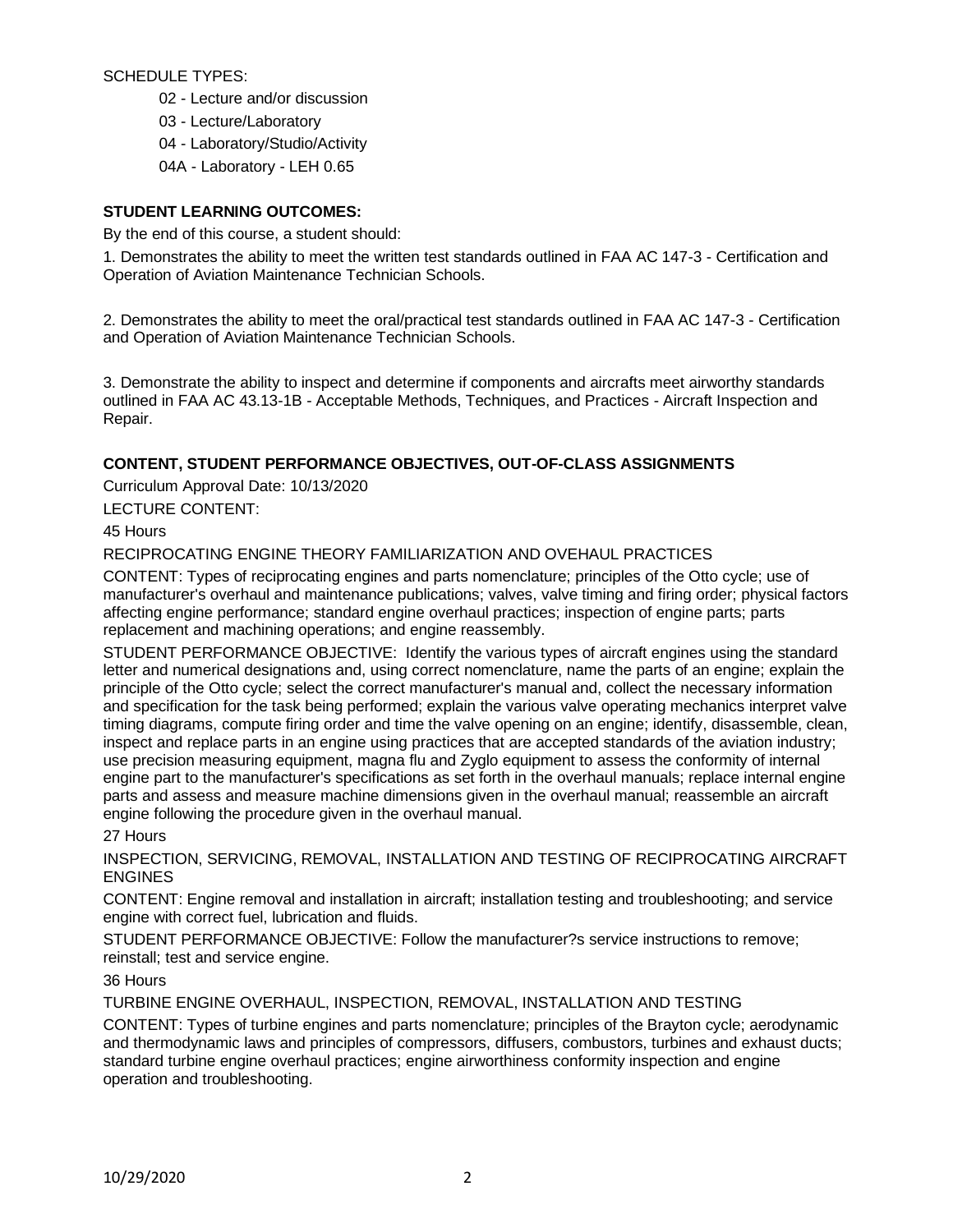STUDENT PERFORMANCE OBJECTIVE: Identify the types of turbine engines and name the parts using correct nomenclature; explain the operating principles of the Brayton cycle; define the physical laws that apply to the development of thrust from a turbine engine; calculate thrust, thrust horsepower, and equivalent shaft horsepower; diagram velocity, temperature and pressure of airflow through the components of the turbine engine; compute a vector analysis of flow across a compressor and a turbine blade; disassemble, clean and analyze component parts of a turbine engine using the manufacturer's manual and practices that are accepted standard of the industry; through computer data mining the information necessary to apply an airworthiness conformity inspection on an engine and its installation; and start and operate the engine at various power settings and apply troubleshooting procedures.

#### 27 Hours

### IGNITION SYSTEMS THEORY AND MAINTENANCE

CONTENT: Electrical principles of operation of magneto and capacitor discharge ignition systems; magneto overhaul and testing; magneto-to-engine timing; spark plug servicing; and ignition systems.

STUDENT PERFORMANCE OBJECTIVE: Explain the theory of operation of magneto and capacitor discharge ignition systems; disassemble, examine (inspect), test, repair and reassemble a magneto; demonstrate correctly timing a magneto to an engine; correctly matching magneto firing order to engine firing order; perform a conformity (examination) inspection of an ignition system; and perform a service and test spark and igniter plugs.

#### 25 Hours

### INDUCTION, SUPERCHARGING, COOLING AND EXHAUST SYSTEMS

CONTENT: Reciprocating and turbine engine induction system design and components; operational theory of superchargers, internal and external and their controllers; supercharger component overhaul and adjustment; engine cooling systems design, component and fluid temperatures; turbine and reciprocating engine exhaust system design and functions; and inspection and maintenance of systems.

STUDENT PERFORMANCE OBJECTIVE: Identify the component parts of an induction system; illustrate fluid flows through the induction systems; compare design features of different induction system types; explain the operational theory of external and internal superchargers and their control systems; perform an overhaul of a turbocharger and its controllers; explain the design features of an engine cooling system; operation of subsonic and supersonic exhaust ducts; and perform an airworthiness conformity inspection on induction and exhaust systems.

2 Hours

Final

LAB CONTENT:

67.5 Hours

## RECIPROCATING ENGINE THEORY FAMILIARIZATION AND OVEHAUL PRACTICES

LAB PROJECTS: Disassemble reciprocating engine and completely clean all individual components; measure/inspect all components to determine which components must be replaced; reassemble engine; and test run engine. Follow procedures outlined in the manufacturer?s overhaul manual.

40.5 Hours

INSPECTION, SERVICING, REMOVAL, INSTALLATION AND TESTING OF RECIPROCATING AIRCRAFT ENGINES

LAB PROJECTS: Using the manufacturer?s service instructions, remove; reinstall; test and service engine. 54 Hours

TURBINE ENGINE OVERHAUL, INSPECTION, REMOVAL, INSTALLATION AND TESTING

LAB PROJECTS: Disassemble, clean and analyze component parts of a turbine engine using the manufacturer's manual and practices that are accepted standard of the industry; collect through computer data mining the information necessary to apply an airworthiness conformity inspection on an engine and its installation; and start and operate the engine at various power settings and apply troubleshooting procedures.

40.5 Hours

## IGNITION SYSTEMS THEORY AND MAINTENANCE

LAB PROJECTS: Disassemble, examine (inspect), test, repair and reassemble a magneto; time a magneto to an engine; correctly matching magneto firing order to engine firing order; perform a conformity inspection of an ignition system; and perform a service and test spark and igniter plugs.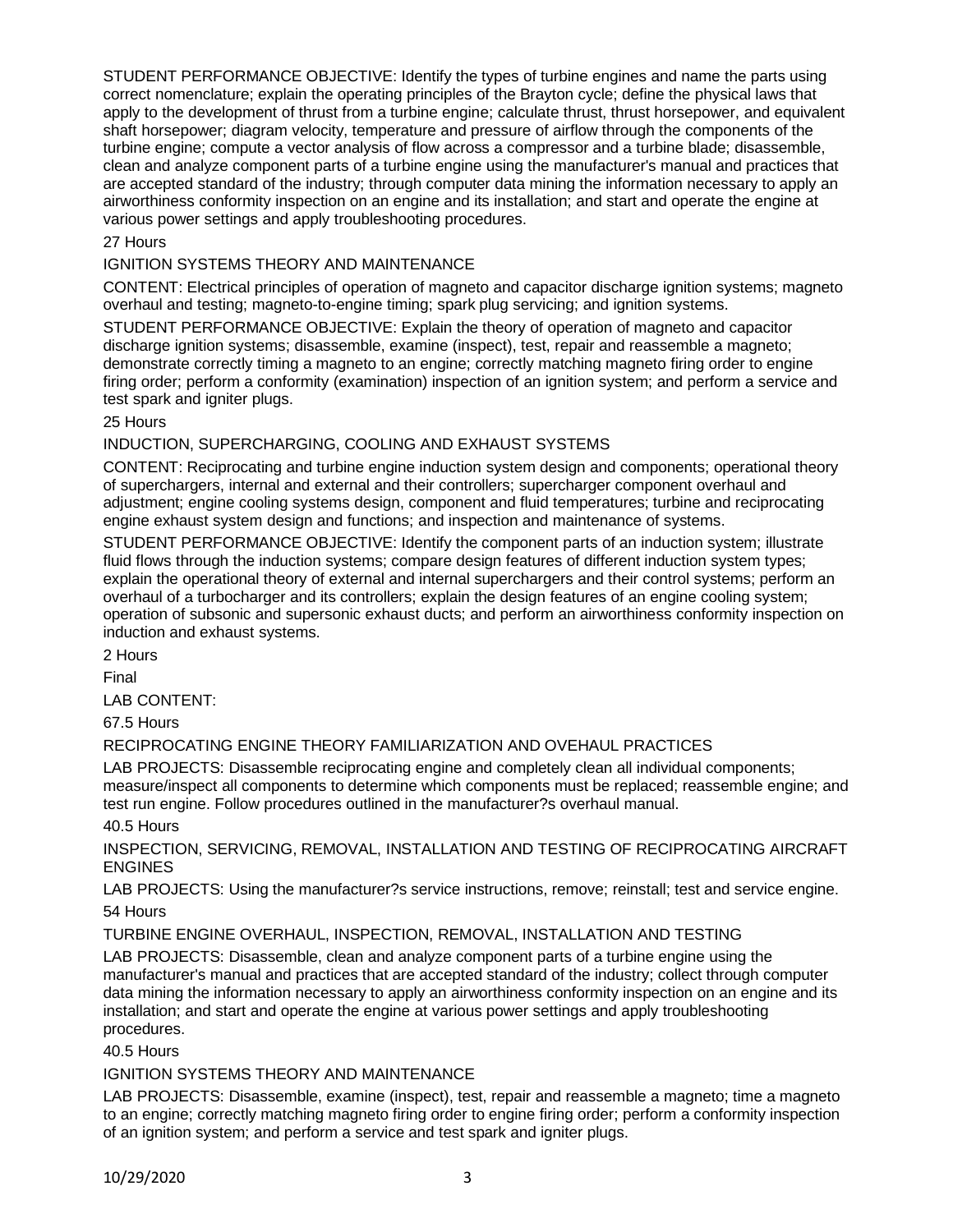# 40.5 Hours INDUCTION, SUPERCHARGING, COOLING AND EXHAUST SYSTEMS

LAB PROJECTS: Using the appropriate manual; disassemble, examine (inspect) and reassemble a turbocharger and its controllers; change (adjust) the controllers to the correct pressures as prescribed in the service manual; following the manufacturer's checklist, inspect each component part of an induction and exhaust system and determine its conformity as to airworthiness standards.

# **METHODS OF INSTRUCTION:**

Instruction will be done by: Classroom lecture with the use of visual aids and laboratory demonstration. Evaluation will be done by written oral and practical examination, lab project sheets and by satisfactory completion of lab projects.

# **METHODS OF EVALUATION:**

Writing assignments

Percent of total grade: 10.00 %

Percent range of total grade: 5% to 15% Written Homework, Lab Reports, Essay Exams, Term or Other Papers. If this is a degree applicable course, but substantial writing assignments are not appropriate, indicate reason: Course primarily involves skill demonstration or problem solving

Problem-solving assignments

Percent of total grade: 10.00 %

Percent range of total grade: 10% to 20% Homework Problems, Field Work, Lab Reports, Quizzes, Exams Skill demonstrations

Percent of total grade: 20.00 %

Percent range of total grade: 10% to 20% Class Performance/s, Field Work, Performance Exams

Objective examinations

Percent of total grade: 50.00 %

Percent range of total grade: 30% to 50% Multiple Choice, True/False, Matching Items, Completion, Other: write in

Other methods of evaluation

Percent of total grade: 10.00 %

Percent range of total grade: 5% to 15%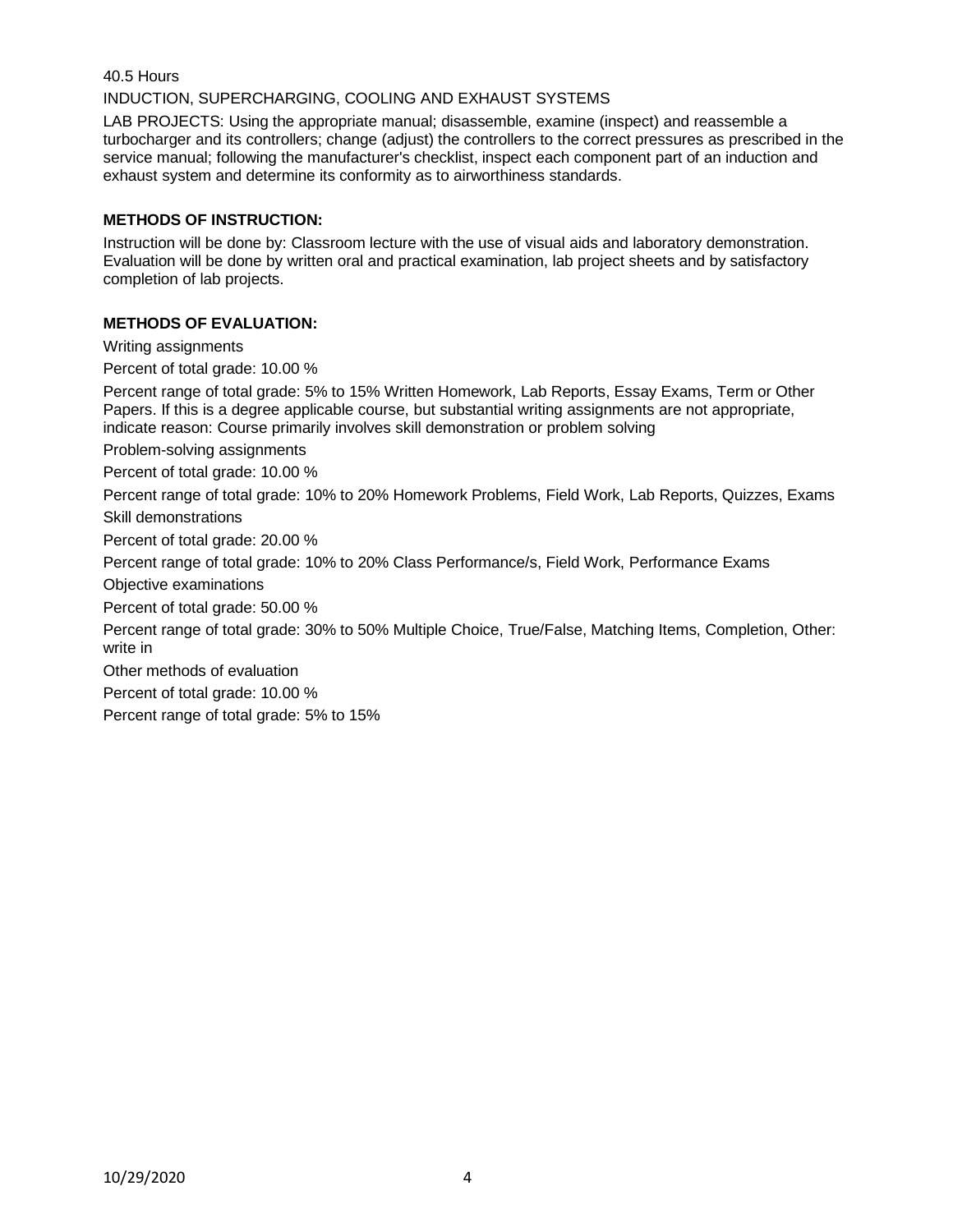# **OUT OF CLASS ASSIGNMENTS:**

Required Outside Hours: 36 Assignment Description: RECIPROCATING ENGINE THEORY FAMILIARIZATION AND OVEHAUL PRACTICES Homework: Complete reading assignments and answer question sheets. Required Outside Hours: 36 Assignment Description: RECIPROCATING AIRCRAFT ENGINES Homework: Complete reading assignments and answer question sheets. Required Outside Hours: 72 Assignment Description: INSPECTION, SERVICING, REMOVAL, INSTALLATION AND TESTING OF RECIPROCATING AIRCRAFT ENGINES Homework: Complete reading assignments and answer question sheets. Required Outside Hours: 72 Assignment Description: TURBINE ENGINE OVERHAUL, INSPECTION, REMOVAL, INSTALLATION AND TESTING Homework: Complete reading assignments and answer question sheets. Required Outside Hours: 54 Assignment Description: IGNITION SYSTEMS THEORY AND MAINTENANCE Homework: Complete reading assignments and answer question sheets. Required Outside Hours: 54 Assignment Description: INDUCTION, SUPERCHARGING, COOLING AND EXHAUST SYSTEMS Homework: Complete reading assignments and answer question sheets. Homework: Complete reading assignments and answer question sheets. Required Outside Hours: 10 Assignment Description: INDUCTION, SUPERCHARGING, COOLING AND EXHAUST SYSTEMS Homework: Complete reading assignments and answer question sheets.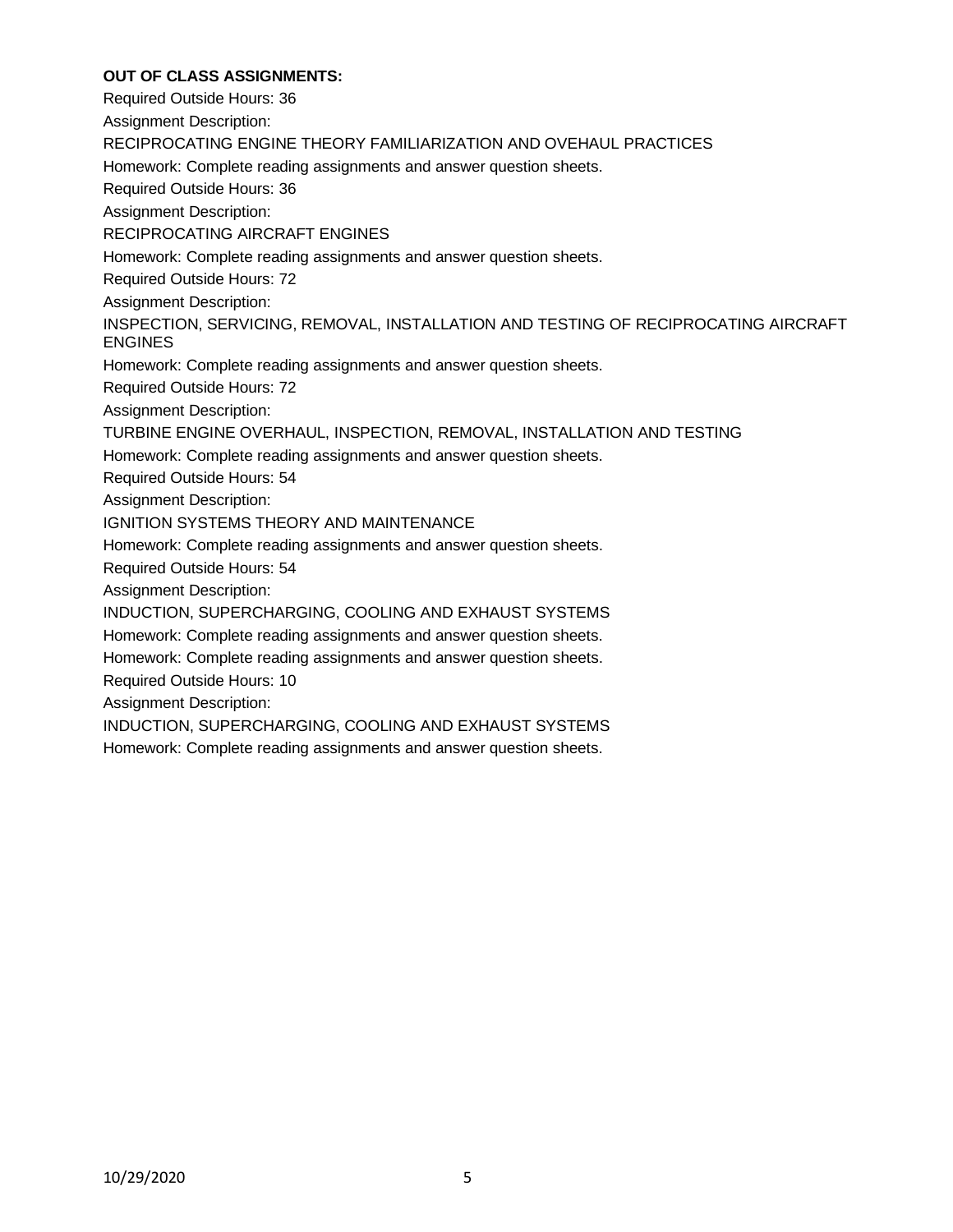## **Methods Of Evaluation**

Writing assignments

Percent of total grade: 5.00 %

Percent range of total grade: 5 % to 15 % Written Homework Lab Reports Essay Exams Term or Other Papers If this is a degree applicable course, but substantial writing assignments are not appropriate, indicate reason: Course primarily involves skill demonstration or problem solving

Problem-solving assignments

Percent of total grade: 10.00 %

Percent range of total grade: 10 % to 20 % Homework Problems Field Work Lab Reports Quizzes Exams Skill demonstrations

Percent of total grade: 10.00 %

Percent range of total grade: 10 % to 20 % Class Performance/s Field Work Performance Exams

Objective examinations

Percent of total grade: 30.00 %

Percent range of total grade: 30 % to 50 % Multiple Choice True/False Matching Items Completion Other: write in

Other methods of evaluation

Percent of total grade: 5.00 %

Percent range of total grade: 5 % to 15 %

## **REPRESENTATIVE TEXTBOOKS:**

Dale Crane. Aviation Maintenance Technician: Powerplant (Aviation Maintenance Technician series) Fourth Edition. ASA,2018. Update to the latest version. This is the most current industry standards book. ISBN: 978-1619546455 Reading Level of Text, Grade: 12th Grade Verified by: MS Word FAA. Aircraft Inspection, Repair & Alterations: Acceptable Methods, Techniques & Practices (FAA AC 43.13-1B and 43.13-2B). ASA,2008. FAA Standards Book. This is the most current industry standards book. ISBN: 978-1619540217 Reading Level of Text, Grade: 12th Verified by: Microsoft Word FAA. Aviation Maintenance Technician Handbook: Powerplant: FAA-H-8083-32A Volumes 1 & 2. ASA,2018. Update to the latest version. This is the most current industry standards book. ISBN: 978-1619548367 Reading Level of Text, Grade: 12th Verified by: MS Word Recommended Representative Textbooks Required Other Texts and Materials Recommended Other Texts and Materials FAA AC43-13 & 8083-32A Vol I & II are available from the FAA website free as a PDF download